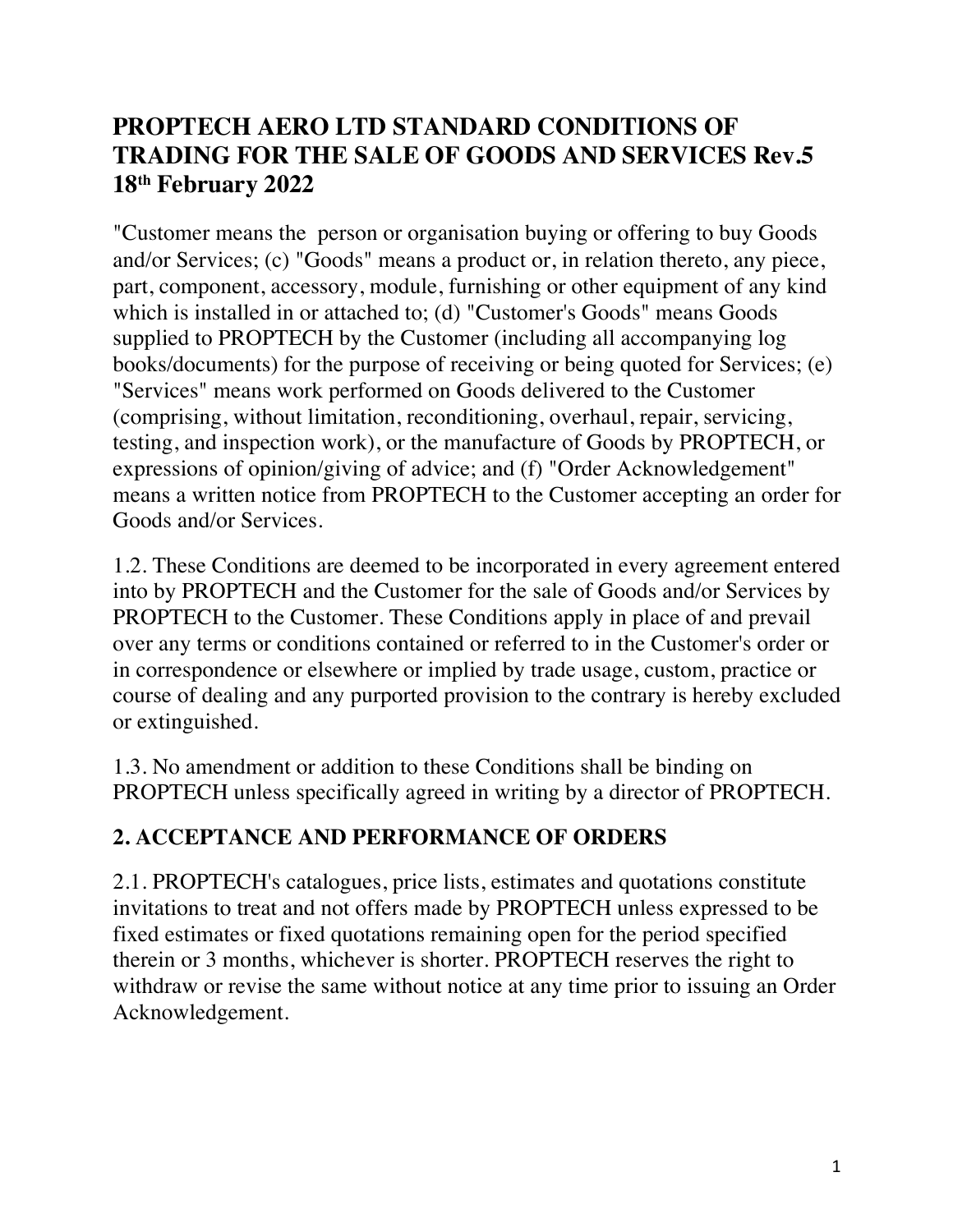2.2. The Customer, by placing its order (which shall include reference to certification release requirements), makes an offer to purchase Goods and/or Services from PROPTECH subject to these Conditions.

2.3. No valid agreement for the sale of Goods and/or Services will come into existence until PROPTECH has accepted the Customer's offer by issuing an Order Acknowledgement and no obligation relating to such an agreement is binding on PROPTECH or the Customer unless set out in these Conditions or an Order Acknowledgement.

2.4. Any Customer's Goods required by PROPTECH to fulfil an order for Services shall be delivered to an agreed PROPTECH facility together with all relevant information, data and records (made up to date) relating to such Goods. All delivery costs will be borne by the Customer.

# **3. PRICE AND PAYMENT**

3.1. All prices referred to in an Order Acknowledgement are net and subject, where applicable, to the addition (at the applicable rate) of VAT and any tax or duty payable by the Customer including, without limitation, taxes or import/export duties.

3.2. Any deposit required by PROPTECH will be treated as security for completion of the transaction to which it relates and may be retained by PROPTECH if the Customer fails to pay the price due in full or fails to take delivery otherwise than as a result of PROPTECH's default.

3.3. PROPTECH may invoice for Goods supplied and/or Services completed on delivery to the Customer of the Goods or Customer's Goods concerned or, in the case of part delivery, on each delivery as if it were a separate order or contract.

3.4. PROPTECH may invoice for stripping / inspection work carried out on the Customer's Goods to prepare an estimate for Services plus the cost of preserving the Customer's Goods while the Customer considers a quotation, in each instance regardless of whether the Customer subsequently places an order for Services.

3.5. In the event that PROPTECH discovers additional repairs or replacement parts are required after the cost estimate for Services, PROPTECH shall have the right to adjust the estimate and re-submit to the Customer for approval.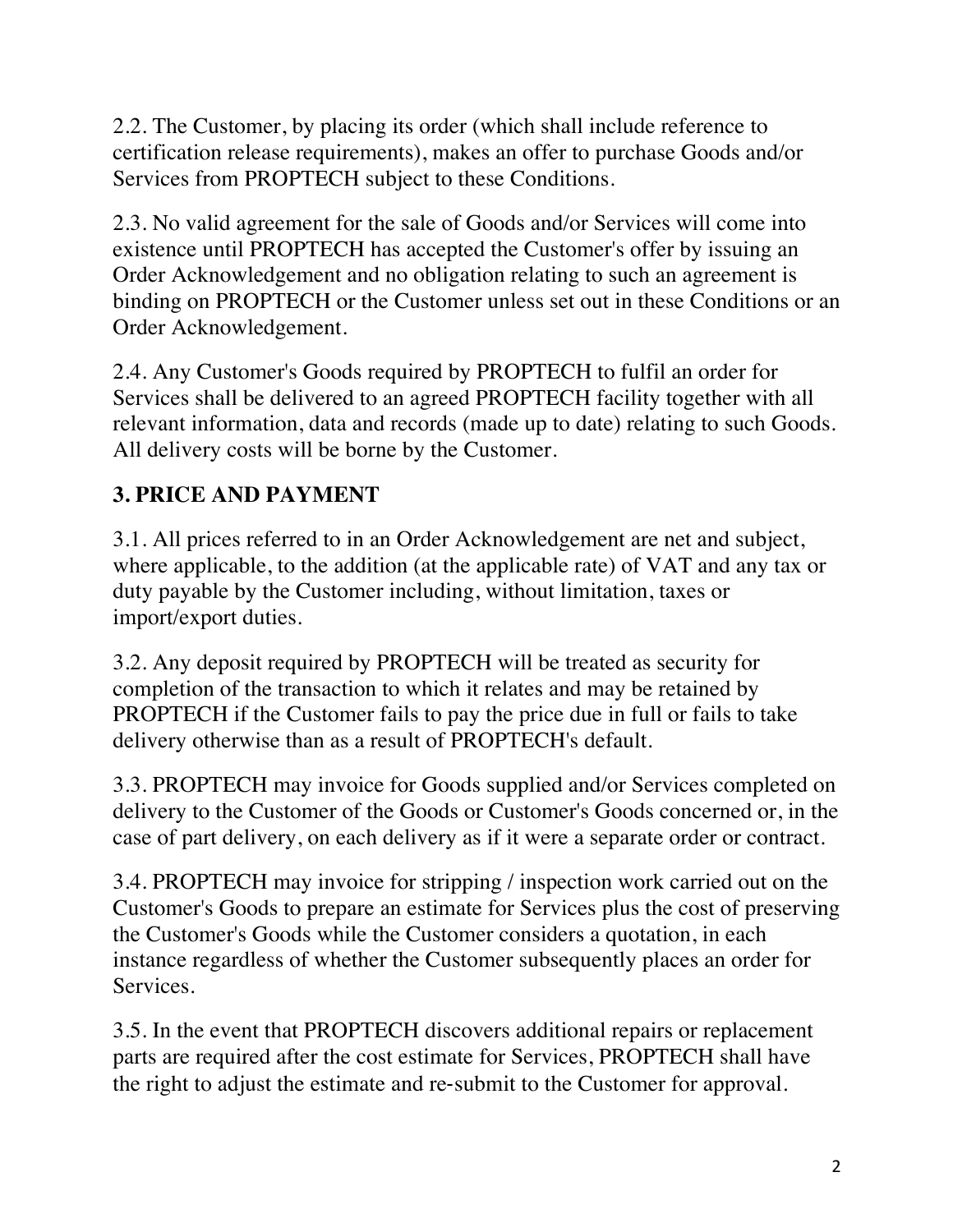3.6. If PROPTECH agrees (at the Customer's request) to suspend performance of an order for Services and, within 8 weeks thereof, no request is received from the Customer to resume work, the Customer's Goods will be preserved and packed for long term storage and PROPTECH may invoice in respect of the Services completed and, in the future, a reasonable charge for storage and preservation of the Customer's Goods.

3.7. Payment of PROPTECH's invoices shall be made in the currency stated therein without any deduction or set-off whatsoever prior to shipment unless prior arrangements have been authorised in writing by PROPTECH.

3.8. If any payment becomes overdue PROPTECH may, without prejudice to its other rights, charge interest at 15% above the base rate of PROPTECH's bankers (a UK clearing bank whose details are available on written request) to run from the due date for payment until PROPTECH receives the full amount, whether before or after judgement.

3.9. If the Customer disputes an invoice in good faith it shall provide PROPTECH with written details of the disputed element within 28 days of the date of the invoice and pay the undisputed part.

## 4. DELIVERY

4.1. Any quoted delivery or completion date is only PROPTECH's best estimate and not a contractual commitment. PROPTECH fulfils its obligation to deliver when it makes the Goods and/or Customer's Goods available to the Customer or its carrier for collection at a specified PROPTECH facility and gives notice thereof to the Customer.

4.2. Risk in the Goods/Customer's Goods shall pass to the Customer on delivery by PROPTECH to the Customer or its carrier for collection at the PROPTECH facility specified by PROPTECH.

4.3. At the Customer's request and at its cost and risk, PROPTECH will arrange transportation of the Goods/Customer's Goods to any place other than the place specified in Condition 4.2 and/or apply for any permits or approvals specified by the Customer, but the Customer will always be responsible for their issue or renewal.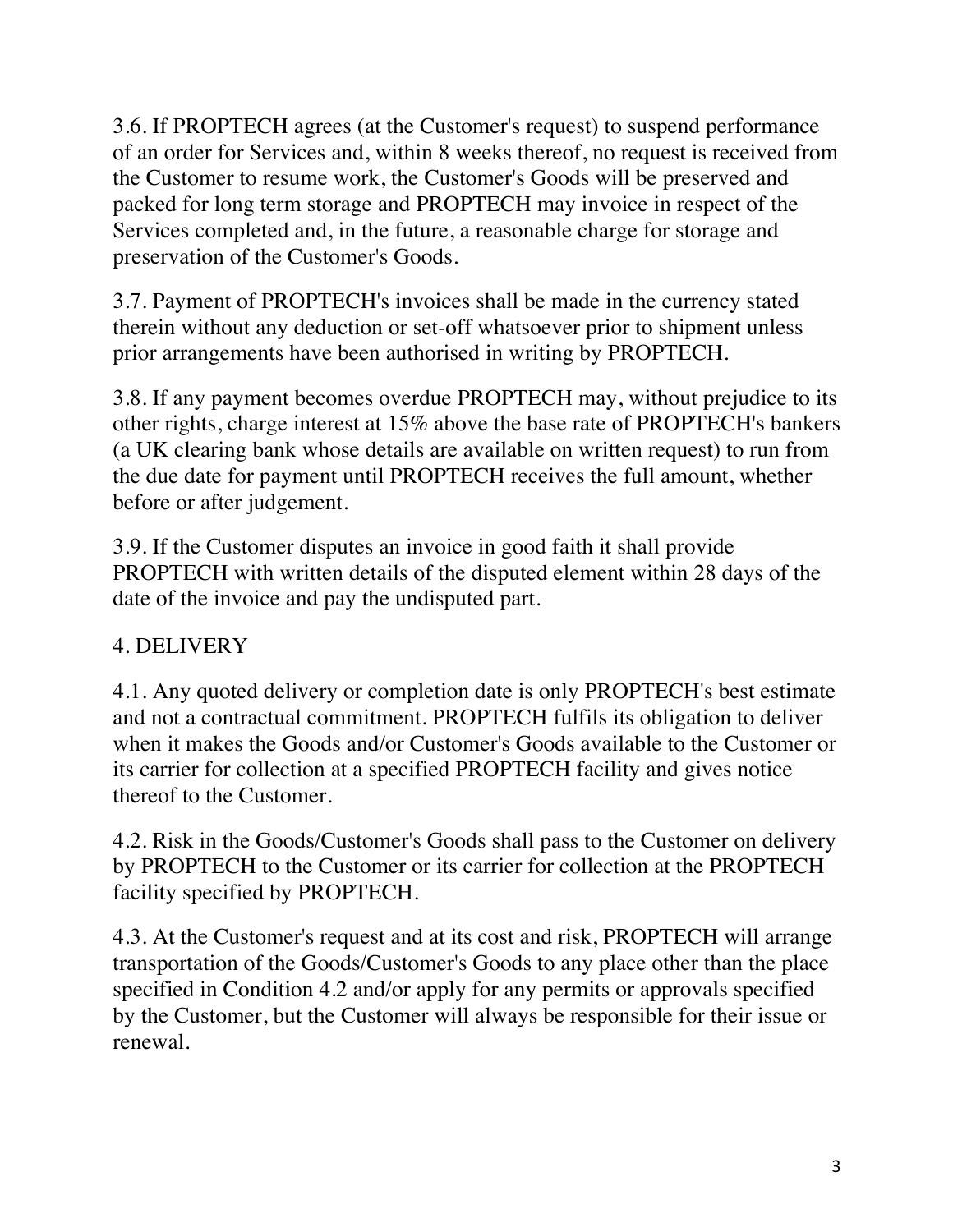4.4. PROPTECH may make a reasonable charge for storage and preservation of any Goods/Customer's Goods, which the Customer fails to collect within 28 days of notice given pursuant to Condition 4.1 or which PROPTECH retains pursuant to Conditions 6 or 11.

4.5. Goods and/or Customer's Goods included in each delivery are deemed to be sold under a separate contract. Any non-delivery, shortage in delivery or any claim by the Customer in respect of any delivery shall not entitle the Customer to reject any balance of Goods or Services ordered.

## **5. PASSING OF TITLE**

5.1. Title to Goods supplied (whether on their own or as part of the performance of Services and whether separate and identifiable or incorporated in or mixed with other goods) by PROPTECH to the Customer shall remain with PROPTECH until payment in full has been received by PROPTECH for those Goods, for any other Goods supplied by PROPTECH and of any other monies due from the Customer to PROPTECH on any account. Until title to the Goods passes to the Customer, the Customer shall keep the Goods separately and readily identifiable as the property of PROPTECH and the Customer will notify PROPTECH (at PROPTECH's request) of their whereabouts at any time.

5.2. Any resale by the Customer of Goods in which title has not passed to the Customer shall (as between PROPTECH and the Customer only) be made by the Customer as agent for PROPTECH.

5.3. The Customer shall immediately notify PROPTECH of the whereabouts of the Goods if PROPTECH notifies the Customer that the Customer is in breach of any of the terms of an agreement incorporating these Conditions or if PROPTECH considers, for any reasonable cause, that the Goods are in jeopardy, or on the happening of any of the events set out in Condition 11.

5.4. Forthwith upon receipt of notice from PROPTECH pursuant to Condition 5.3, the Customer's authority to possess the Goods shall automatically end (without any requirement for notice or any other act) and all Goods which are the property of PROPTECH shall be immediately delivered to PROPTECH.

5.5. PROPTECH employees and agents shall be entitled to enter upon or into any land, buildings, vehicles or aircraft where the Goods or part of them are situated or are reasonably thought to be situated, and may take repossession of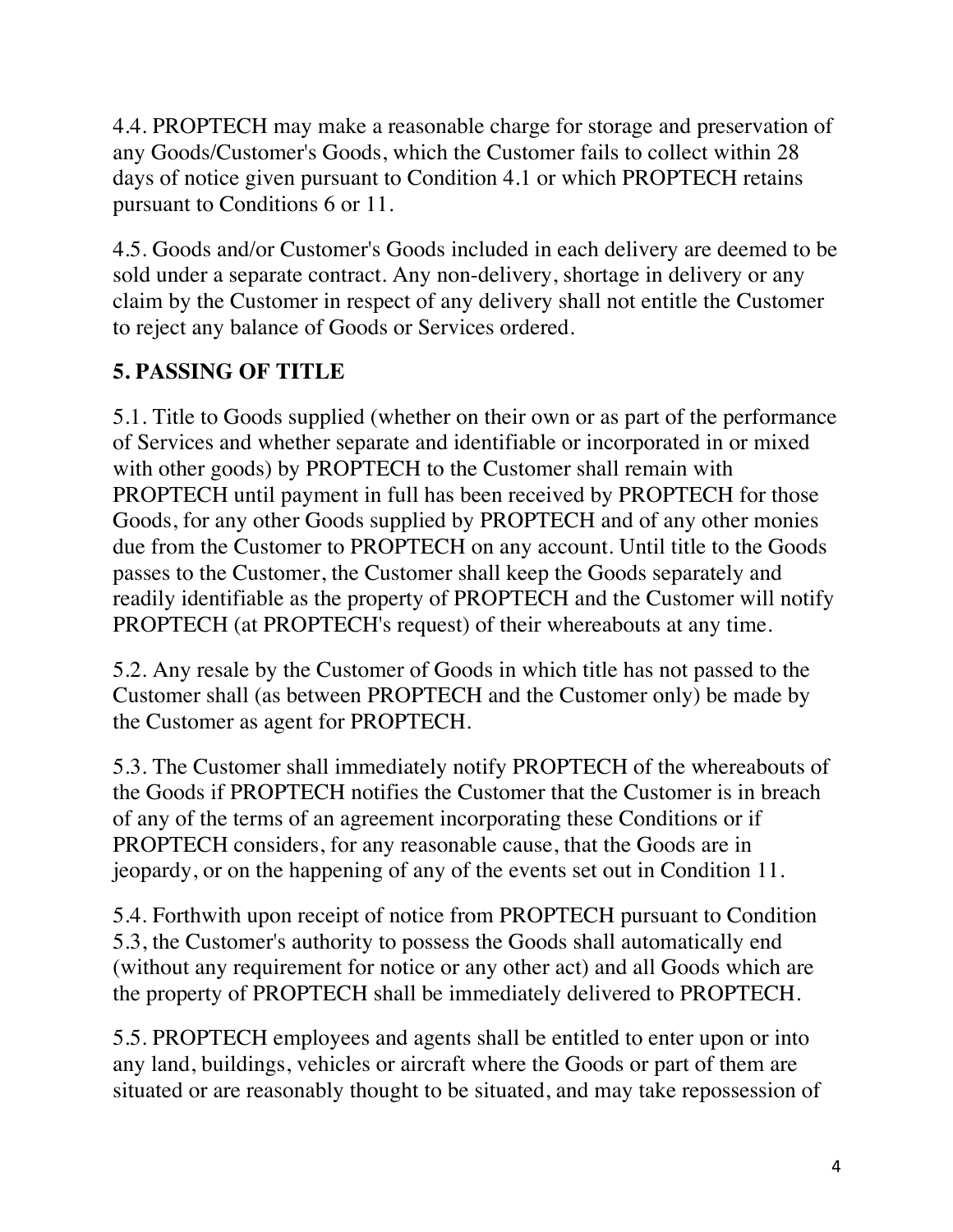them at any time. If the Goods have been fitted to or fixed to an engine or aircraft, PROPTECH shall have the right to take possession of them and PROPTECH's title in the Goods shall not be affected by any stipulation or rule of law that the Goods have become part of an engine or aircraft.

#### **6. CUSTOMER'S GOODS**

6.1. Delivery to PROPTECH of the Customer's Goods for the purpose of ordering an estimate for services authorises PROPTECH to strip and inspect such Goods for the purpose of preparing an estimate. Risk in the Goods/ Customer's Goods after delivery to PROPTECH will remain with PROPTECH until delivery to the Customer pursuant to Condition 4.2.

6.2. PROPTECH will comply, at the Customer's expense, with any instructions of the Customer accepted in an Order Acknowledgement regarding the disposal of unserviceable Customer's Goods. In the absence of such instructions, PROPTECH will not be liable in any manner whatsoever to return to the Customer or account for any of the Customer's Goods PROPTECH deems unserviceable.

6.3. PROPTECH is entitled to a general and particular lien on any of the Customer's Goods (including accompanying technical records) in PROPTECH's possession for all amounts whatsoever and howsoever outstanding due from the Customer to PROPTECH under any contract, even though such Customer's Goods may from time to time have been removed from PROPTECH's possession. Until proved otherwise PROPTECH is entitled to assume that such Customer's Goods are the absolute property of the Customer or, if not owned by the Customer, that it has authority to put them in PROPTECH's possession subject to these Conditions. PROPTECH may recover from the Customer all the costs and expenses of exercising such lien including (without limitation) storage charges.

6.4. If any amount due from the Customer to PROPTECH under any contract is outstanding PROPTECH, on giving not less than 28 days' notice to the Customer, may sell to itself or a third party on such terms and at such price as it considers reasonable any of the Customer's Goods in its possession, save that the price will be the amount specified based on independent, third-party market information or a valuation, (a copy of which will be sent to the Customer) where PROPTECH is the purchaser. On completion of the sale, PROPTECH shall apply the proceeds of sale in total or partial satisfaction of all amounts due plus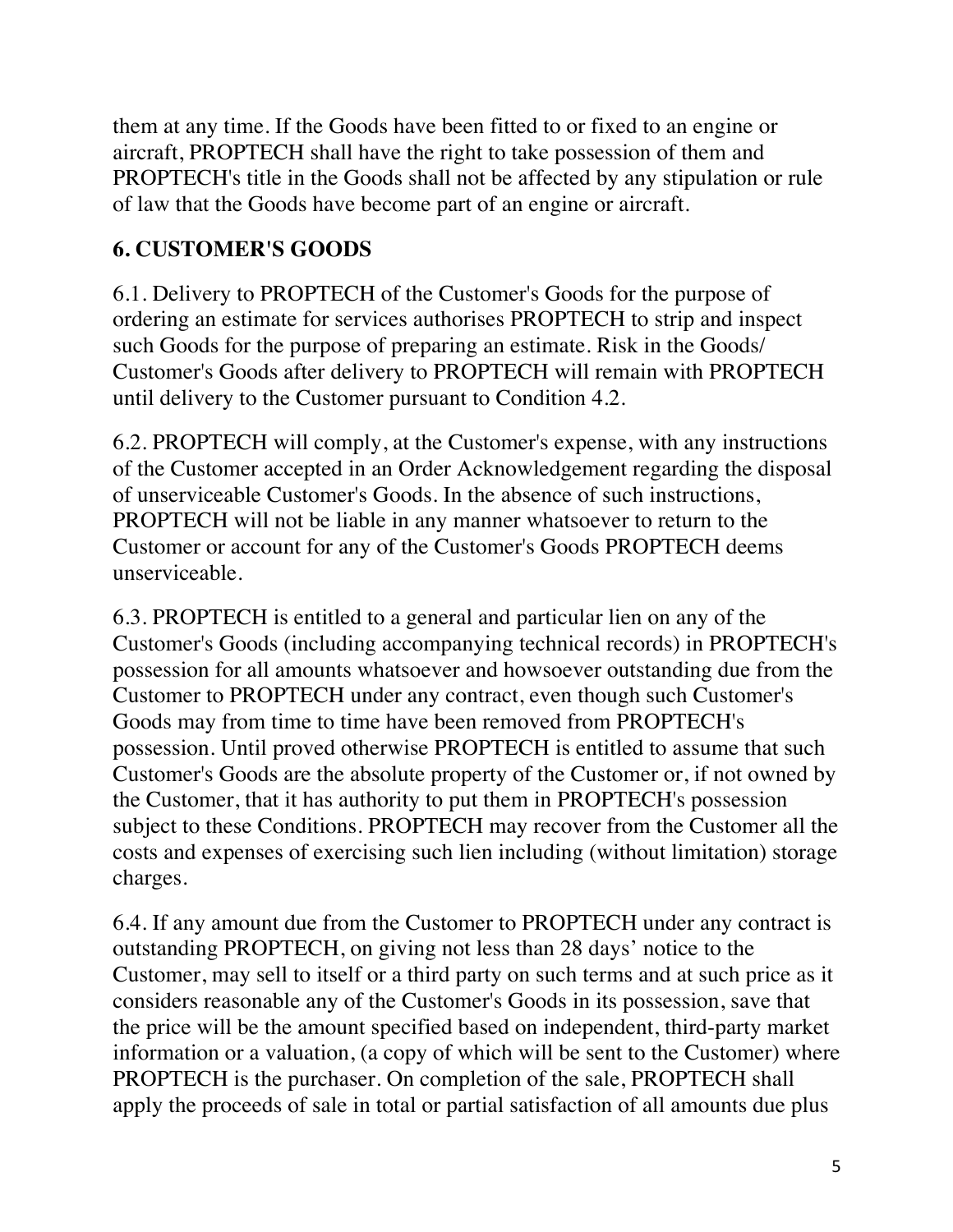all costs and expenses incurred in connection with the sale including (without limitation) storage, legal and other professional costs and charges. Any shortfall between amounts due to PROPTECH and the proceeds of a sale shall be paid, on demand, by the Customer to PROPTECH and any excess between the two will be returned to the Customer.

### **7. WARRANTIES**

7.1. PROPTECH will, so far as it is able, pass on to the Customer the benefit of any warranty given by any third party (whether manufacturer, sub-contractor or otherwise) in respect of Goods and/or Services. Subject only to that obligation, all Goods and Services are sold without any warranty whatsoever, save as specified in Condition 7.

7.2. PROPTECH warrants that it will perform all Services (including, for the purposes of this Condition 7.2 only, the manufacture and supply of Goods by PROPTECH) with reasonable care and skill in accordance with all applicable laws, airworthiness regulations, overhaul manuals, manufacturer's technical instructions, mandatory service bulletins, plus any non-mandatory service bulletins and/or written instructions of the Customer accepted in an Order Acknowledgement, provided always that PROPTECH may make minor changes to Goods and/or Customer's Goods which do not affect price, installation or interchangeability.

7.3. If the Customer establishes to PROPTECH's reasonable satisfaction within 12 months of, or during the first 1000 hours of operation (whichever shall occur earlier) following delivery that, fair wear and tear excepted, PROPTECH has failed to comply with the warranty in Condition 7.2 in relation to Services, PROPTECH shall repair or, at its option, replace the subject Goods/Customer's Goods free of charge, such obligation does not include secondary damage within the Goods/Customer's Goods. Where betterment results from PROPTECH's remedial action, PROPTECH will be permitted to invoice the Customer in respect of the value of such betterment at PROPTECH's standard charges.

7.4. Warranty claims made pursuant to Condition 7.3 will be subject to receipt by PROPTECH (at the Customer's cost) of a full report of claimed defects accompanied by applicable log books (made up to date with all flying times) and details of any work carried out on and storage of the Goods/Customer's Goods after delivery together with delivery to PROPTECH of the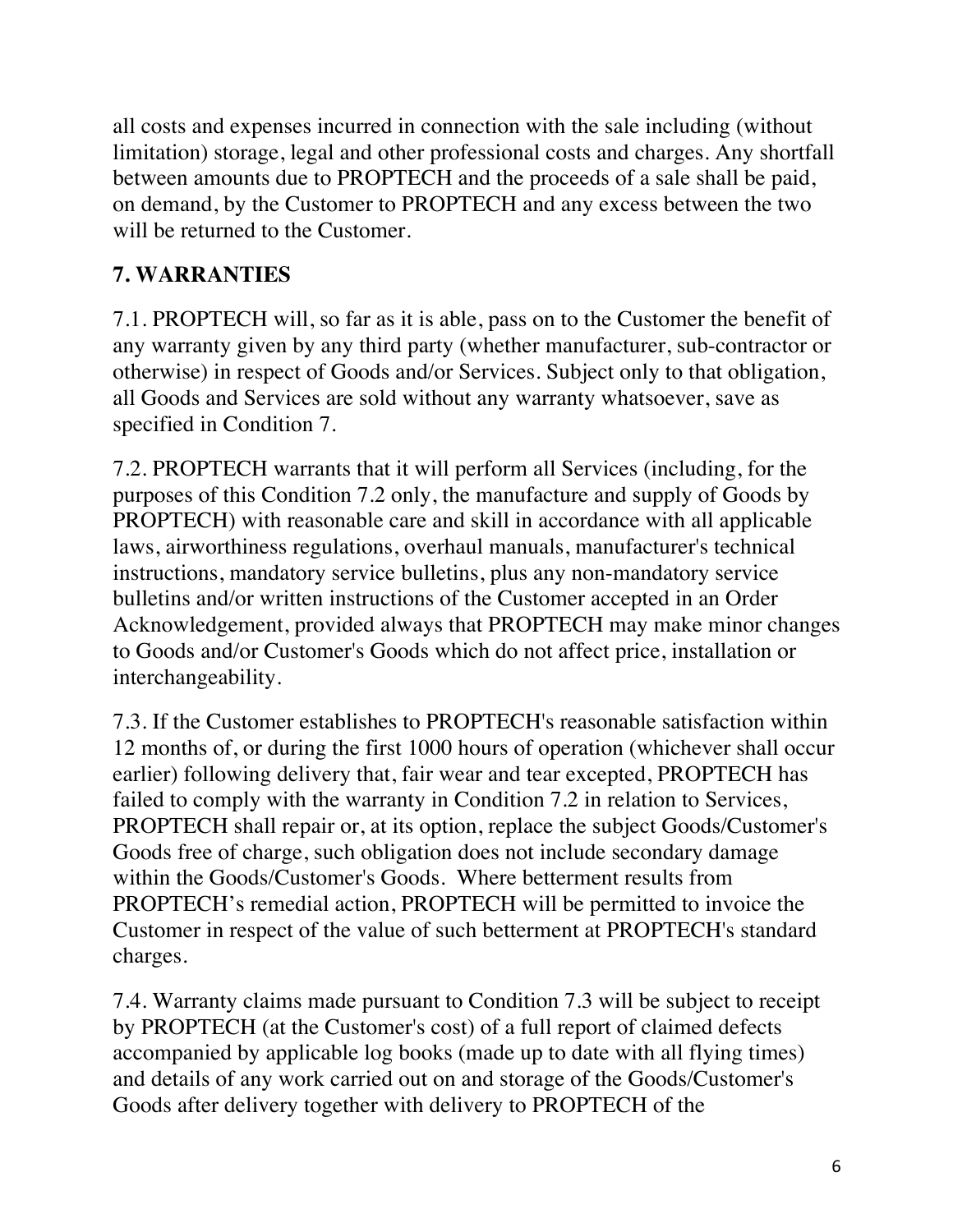Goods/Customer's Goods to be remedied within 28 days of discovery of a claimed defect.

7.5. PROPTECH has no liability whatsoever under Conditions 7.2 or 7.3 if the Goods/Customer's Goods concerned have been subject to misuse or neglect or not been maintained and operated in accordance with any applicable manufacturer's handbook/manual or instructions applicable to such Goods or if the Goods/Customer's Goods have been repaired or altered without PROPTECH's prior approval.

7.6. If a warranty claim is accepted by PROPTECH and rectification work carried out, the applicable PROPTECH warranty period specified in Condition 7.3 will be extended by the period of time taken to carry out such work. If a warranty claim is rejected PROPTECH may invoice the Customer for work carried out to investigate the claim.

7.7. The warranty specified in Condition 7.2 will be transferable by the Customer to a third party provided such third party accepts in writing the warranty restrictions included in these Conditions before making any claim against PROPTECH pursuant to such warranty.

7.8. The warranties in Condition 7 are given in lieu of and replace, exclude and extinguish all and every condition, warranty or representation whatsoever whether express or implied by statute, common law, trade usage, custom and otherwise in respect of the quality or fitness for purpose, description of Goods, standard of Services/workmanship or otherwise. Additionally, the General Product Safety Regulations 1994 shall not apply to any Goods supplied for repair or reconditioning before use.

## **8. LIMITATION OF DAMAGES**

8.1. Nothing in these Conditions excludes or restricts any legal liability of PROPTECH for death or personal injury resulting from the negligence of PROPTECH or restricts any of PROPTECH's legal obligations arising under Section 12 of the Sale of Goods Act 1979 or the Consumer Protection Act 1987. Additionally, where the Customer is dealing as a consumer, his or her mandatory statutory rights are not affected by Condition 8.

8.2. Following delivery of the Goods/Customer's Goods to the Customer, PROPTECH shall have no liability to the Customer for any damages or losses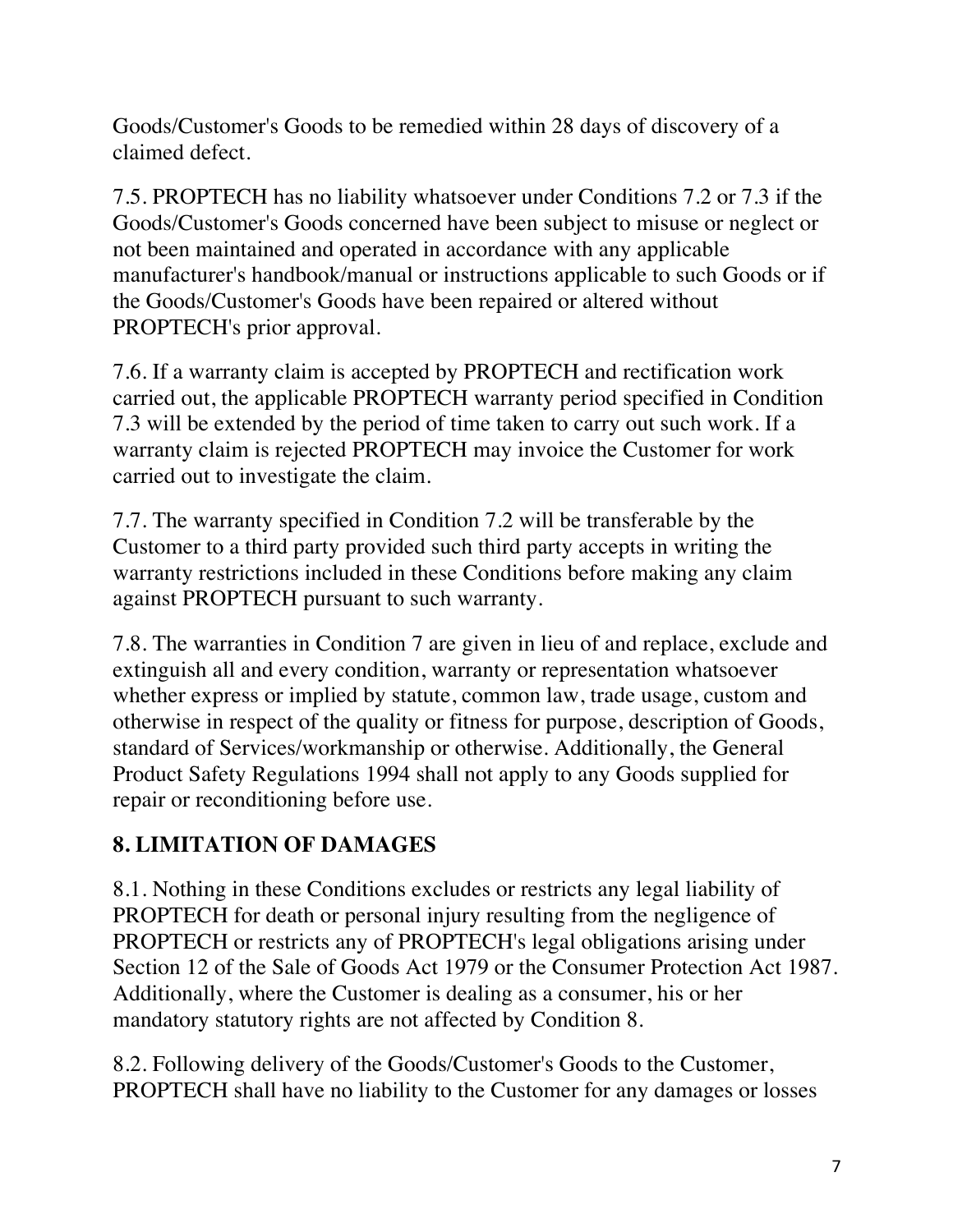(direct, indirect or consequential including, without limitation, loss of profits, loss of revenue and increased costs) resulting from defects in design, materials or workmanship or from any act or default of PROPTECH (whether negligent or otherwise) unless by PROPTECH's recklessness or intent to cause damage.

8.3. Following delivery of the Goods/Customer's Goods to the Customer, PROPTECH's aggregate liability to the Customer whether for negligence, breach of contract, misrepresentation or otherwise shall in no circumstances exceed the cost of the Goods and/or Services which give rise to such liability in respect of any occurrence or series of occurrences.

8.4. With the exception of the third parties specified in Condition 9, a person who is not a party to an agreement incorporating these Conditions shall have no rights under the Contracts (Rights of Third Parties) Act 1999 to enforce any term of such agreement. This Condition 8.4 does not affect any right or remedy of any person which exists or is available otherwise than pursuant to that Act.

# **9. INDEMNITY**

9.1.The Customer will indemnify PROPTECH, its directors, managers, employees, agents, sub-contractors and associated companies against all damages, losses, costs, claims or expenses (including reasonable legal fees) in respect of any liability of such parties towards a third party arising out of or in connection with any Goods or Services supplied by PROPTECH or Customer's Goods sold by PROPTECH unless arising by reason of the negligence of PROPTECH.

## **10. FORCE MAJEURE**

10.1. Neither party shall have any liability to the other for any failure or delay in fulfilling its obligations to the extent that fulfilment thereof is impeded by any event beyond its reasonable control including (without limitation) a flood, storm or other natural event; or any war, hostilities, revolution, riot or civil disorder; or any destruction, breakdown (permanent or temporary) or malfunction of, or damage to, or theft of, any premises, plant, equipment or materials (including any computer hardware change in its interpretation by any authority; or any action taken by governmental, public authority or software or any records); or the introduction of, or any amendment to, a law or regulation, or any out or industrial action; or any unavailability of, or difficulty in obtaining plant, equipment or materials; or any agency, including any failure to grant a consent,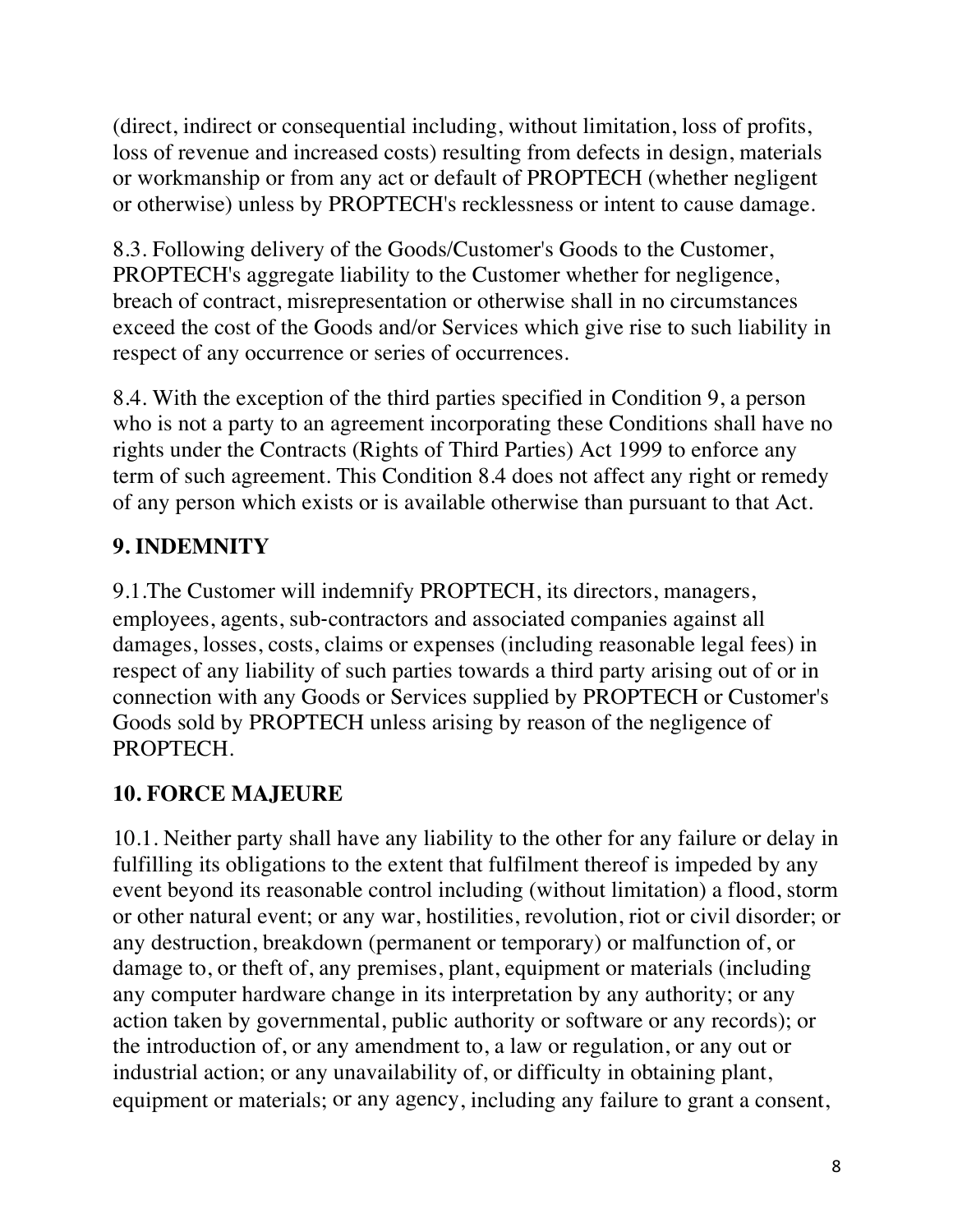exemption or clearance; or any strike, lock- or any breach of contract or default by, or insolvency of, a third party (including an agent or sub -contractor).

10.2. Condition 10.1 does not apply unless the party seeking relief promptly notifies the other party of the delay and its cause and takes reasonable steps to be in a position to resume performance with the least delay, except that in the event of shortages of goods, materials or available resources the nonperforming party shall have the right to allocate as it thinks fit the goods, materials and resources available between third parties with whom it has contractual obligations in respect thereof and shall not be obliged to purchase from non-standard suppliers or contractors to make good such shortages.

10.3. If a party cannot fulfil its obligations by reason of any event covered by Condition 10.1 for a period of 90 days, each party's obligations to the other will terminate on written notice of either party and PROPTECH shall be paid in proportion to the amount of completed Services and/or Goods delivered and, once paid, shall deliver any Customer's Goods in its possession to the Customer.

10.4. This Condition 10 shall not apply to the Customer's payment obligations.

10.5. The existence of any legal prohibition, whether at the time of issue by PROPTECH of an Order Acknowledgement or subsequently, applicable to the sale of Goods and/or Services by PROPTECH to the Customer, will relieve PROPTECH from liability to fulfil its obligations and entitle PROPTECH to terminate all relevant contracts by notice with immediate effect. Condition 11.2 shall apply to the termination of such contracts, save to the extent PROPTECH is not permitted by any legal prohibition to receive monies from the Customer, in which event PROPTECH will be entitled to sell any Customer's Goods in its possession at a price specified in a third-party valuation and apply the proceeds in satisfaction of amounts owing to PROPTECH and keep the balance for the benefit of the Customer and payment thereto once PROPTECH is legally permitted to do so.

#### **11. FINANCIAL CONDITION OF CUSTOMER**

11.1. If the Customer wrongfully stops payment of any debt or is deemed to be unable to pay its debts (within the meaning of Section 123 of the Insolvency Act 1986 save that sub-section (2) thereof shall be construed as if the words ".... it is proved to the satisfaction of the court that" had been omitted) or in PROPTECH's reasonable opinion, PROPTECH considers that the financial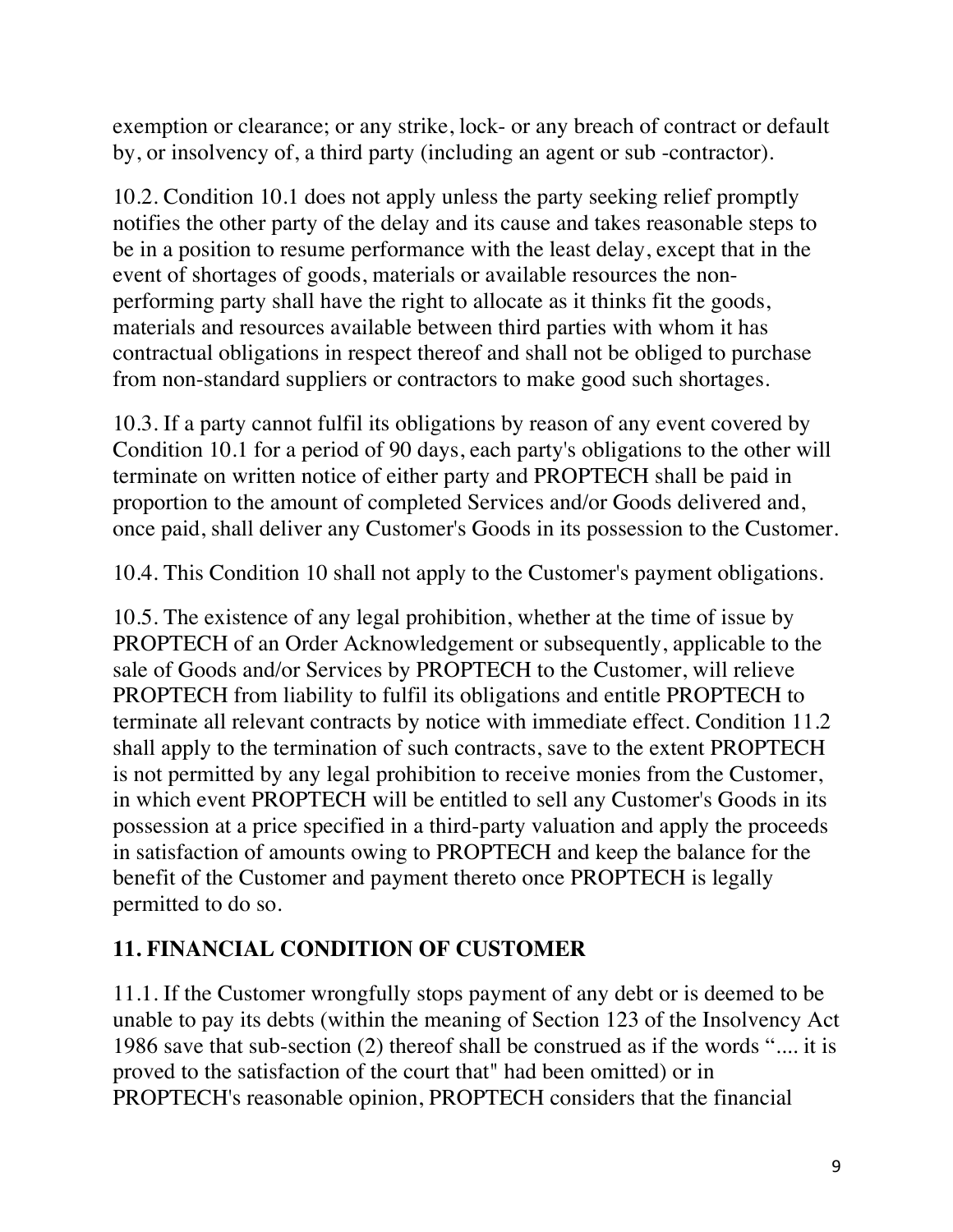condition of the Customer is such that the Customer is unable to meet its payment obligations to PROPTECH on completion of Services in progress or on delivery of Goods, PROPTECH may elect to proceed with the completion of such Services or delivery of Goods or to treat any contract for such Services or Goods as terminated.

11.2. If a contract for Services or Goods is terminated pursuant to Conditions 10.5 or 11.1, the Customer shall pay PROPTECH in proportion to the quantity of Services (and other ordered work) completed at the time of termination together with the cost of any PROPTECH reassembly and/or packing work necessary to put the Customer's Goods (and other property) in a condition suitable for redelivery to the Customer. In each instance, PROPTECH may retain the Customer's Goods pending payment of all PROPTECH invoices in full.

# **12. IMPORT/EXPORT COMPLIANCE**

12.1. At all times, Customer will comply with all applicable import and export control laws and regulations, including those of the United Kingdom (UK) and the United States of America (U.S.) then in effect relating to imports/exports (including permanent and temporary exports; as well as temporary imports), reexports and other foreign transactions. Applicable import/export control laws and regulations may include, without limitation, UK export control laws such as the Export Control Act 2002 and the Export Control Order 2008, EU Council Regulation (EC) No 428/2009, and U.S. export controls laws such as International Traffic in Arms Regulations (ITAR) (22 C.F.R. Parts 120-130), the Arms Export Control Act (22 U.S.C. 2778), the Export Administration Regulation (EAR) (15 C.F.R. Parts 730-774), the Export Administration Act of 1979, as amended (50 U.S.C. 2401 et. Seq.). Customer will also comply with all economic, trade and financial sanctions or embargoes imposed from time to time by the United States Department of Treasury, Office of Foreign Assets Control and the European Union or any of its Member States.

12.2. If Customer will be shipping controlled hardware or technical data to PROPTECH, Customer shall provide PROPTECH with prior written notice of the shipment specifying the nature of controls and any relevant export classification numbers and await instruction and confirmation from PROPTECH before conducting the shipment. Parties shall reasonably cooperate with each other in obtaining all required export and import licenses, approvals and/or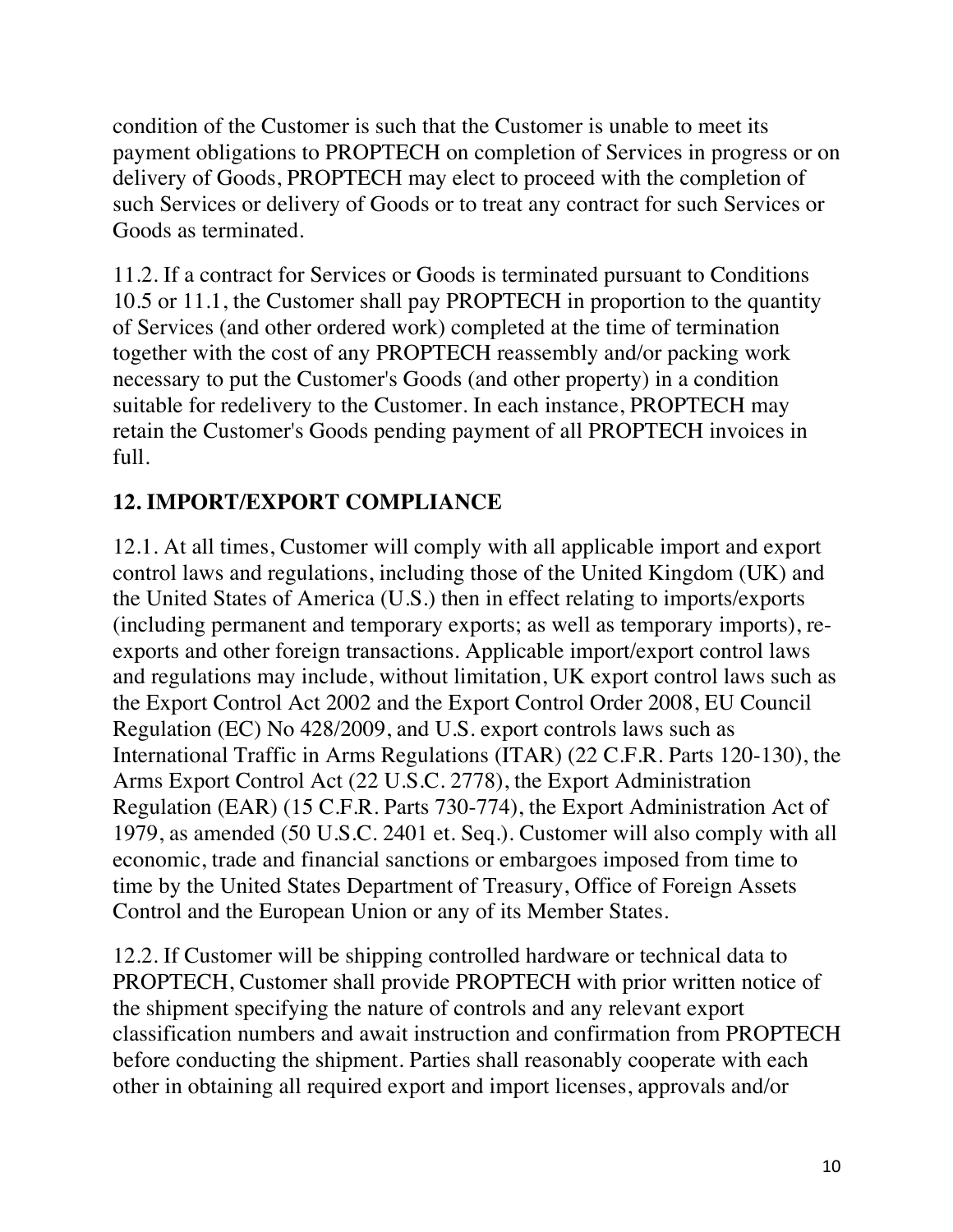notifications pursuant to such laws. Without limiting the foregoing, Customer agrees that it will not transfer or otherwise provide access to any ITAR or EAR controlled item, data or services, to include transfer to a person who is not a "US Person" as defined in the ITAR (22 C.F.R 120.15), without the authority of a U.S. Government export license, agreement, or other authorisation, such as an applicable license exemption or exception.

# **13. ETHICAL COMPLIANCE**

13.1. The Customer shall and shall procure that persons associated with it or other persons who are connected to the Contract shall: (i) comply with all applicable laws, statutes, regulations, and codes relating to anti-bribery and anticorruption ("Relevant Requirements"), including but not limited to the UK Bribery Act 2010 and the US Foreign Corrupt Practices Act; (ii) not do, or omit to do, any act that will cause or lead PROPTECH to be in breach of any of the Relevant Requirements or Relevant Policies; (iii) certify compliance with the Relevant Requirements and Relevant Policies on demand by PROPTECH.

### **14. GENERAL**

14.1. All notices hereunder shall be in writing and in English and deemed to have been given on the date of delivery if delivered by hand and 7 days after posting if sent by first class post (airmail, if posted to another country), in each instance to the last known address of the party concerned.

14.2. Neither party may assign any of its rights or duties, except to a subsidiary or affiliate, without the prior consent of the other which shall not be unreasonably withheld.

14.3. The rights of neither party shall be prejudiced or restricted by any indulgence or forbearance extended by such party or by any delay in exercising or failure to exercise any right and no waiver by either party of any breach shall operate as a waiver of any other or further breach.

14.4. To avoid delaying or disrupting the provision of Goods and/or Services, the Customer shall promptly give its decision on all matters referred to it by PROPTECH.